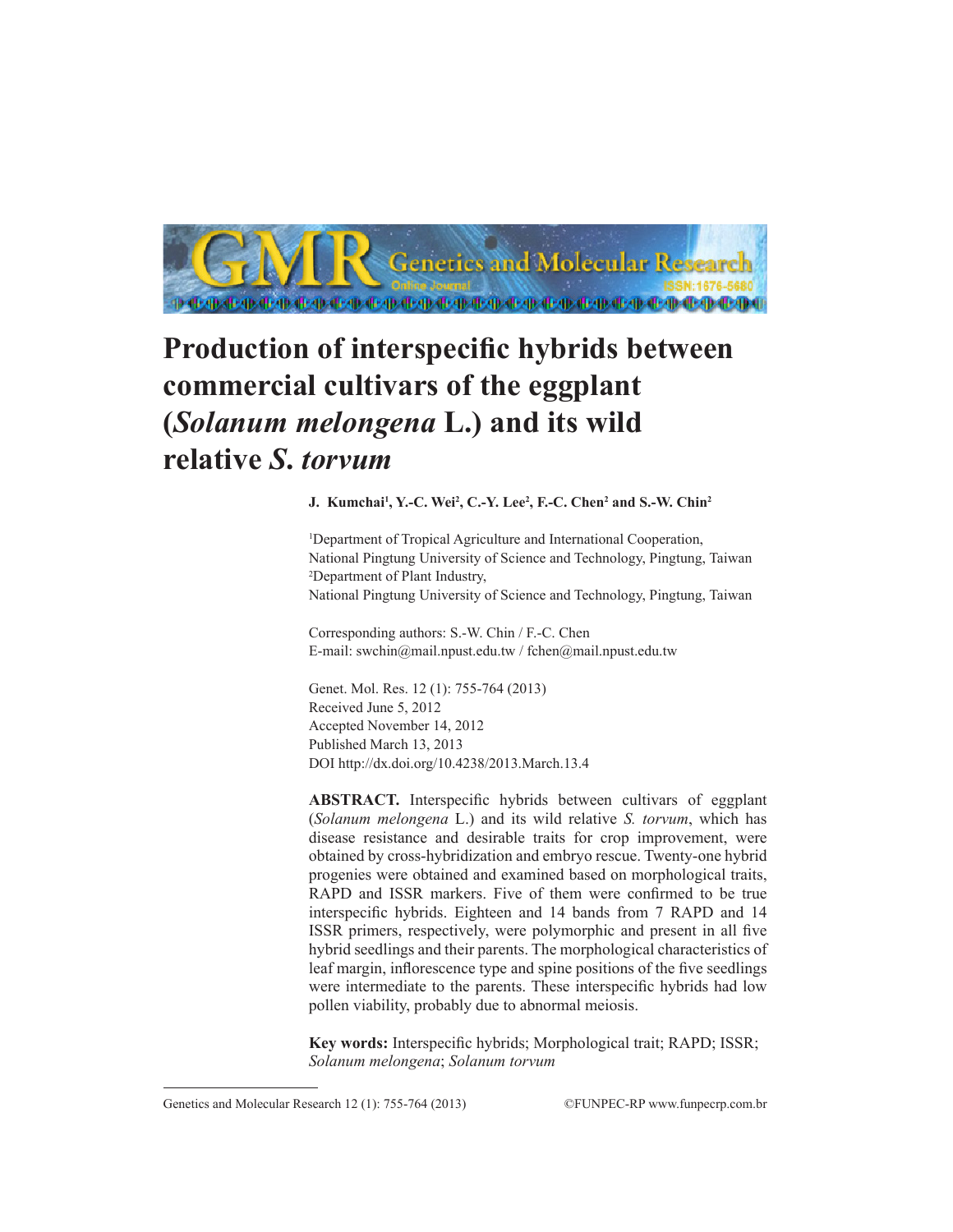# **INTRODUCTION**

Eggplant (*Solanum melongena* L.) is an economically important vegetable crop across many countries in Asia and Africa (Collonnier et al., 2003). There is wide genetic diversity within the cultivated species as well as within the wild species. *Solanum torvum* is closely related to eggplant (*S. melongena* L.), a native of India. It has desirable traits such as disease resistance, which may be transferred by introgression into the eggplant genome (Singh et al., 2006; Baysal et al., 2010). Several studies have shown that *S. torvum* has high levels of resistance towards pests, nematodes and pathogens (Collonnier et al., 2003; Clain et al., 2004; Gousset et al., 2005). It has been used as a rootstock for the grafting of susceptible tomato and eggplant varieties (Peregrine and Ahmad, 1982; Singh and Gopalakrishnan, 1997). Moreover, interspecific crosses between plant species are an ideal way for introducing desirable genetic traits in breeding programs. They may be able to solve problems such as disease resistance and even create new hybrid characters. In a few cases, interspecific crosses by conventional breeding have successfully created novel cultivars, such as Hakuran (cabbage x Chinese cabbage) of *Brassica*, hot pepper and potato of *Solanum* (Briggs and Knowles, 1967; Gleddie et al., 1986).

Studies on grafting between *S. melongena* and *S. incanum*, *S. aethiopicum* and *S. habrochaites* germplasm, as well as intraspecific and interspecific eggplant hybrids, have shown promising results for developing new rootstocks for eggplant production (Gisbert et al., 2011). Another technique known as somatic hybridization has also been attempted for transferring useful genes from wild species to cultivated plants through protoplast fusion (Jarl et al., 1999; Kashyap et al., 2002). However, the lack of reports on subsequent integration of interspecific hybrids or somatic hybrids in eggplant breeding programs suggests some remaining obstacles for these hybrids. Furthermore, the identification of interspecific hybrids relies on both morphological traits and molecular markers. If the hybrid is morphologically similar to one of its parents, molecular markers such as inter-simple sequence repeats (ISSR) and random amplified polymorphic DNA (RAPD) are necessary to help in progeny identification (Ilbi, 2003; Yonemoto et al., 2006; Isshiki et al., 2008; Biswas et al., 2009; Demir et al., 2010). RAPD and ISSR markers have revealed polymorphic DNA bands that differ between genotypes of strawberry. These markers have identified genetic distance between genotypes and have allowed the estimation of how closely related they are. Moreover, both markers have been successfully used to analyze tomato cultivars and individual species (Martins et al., 2003; Tikunov et al., 2003).

The aims of the present study were to develop interspecific hybrids between commercial cultivars of eggplant *S*. *melongena* and *S. torvum*, confirming their progeny by both phenotypic traits and polymerase chain reaction (PCR)-based molecular markers to identify true hybrid lines. To make better use of the hybrids in advanced breeding programs, pollen viability was evaluated in the parental lines and their progeny for further introgression.

# **MATERIAL AND METHODS**

#### **Plant material**

*S. torvum* [T (Figure 1)] was used as the male parent, and 4 cultivars of *S. melongena* [Pai Chieh (W10); Purple Bride 1 (P1); Purple Bride 23 (P23), and Purple Bride 24 (P24)] were used as the female parents. A total of 21 hybrid seedlings (Table 1) were obtained through embryo rescue *in vitro* (Wei, 2010) and used in this study.

Genetics and Molecular Research 12 (1): 755-764 (2013) ©FUNPEC-RP www.funpecrp.com.br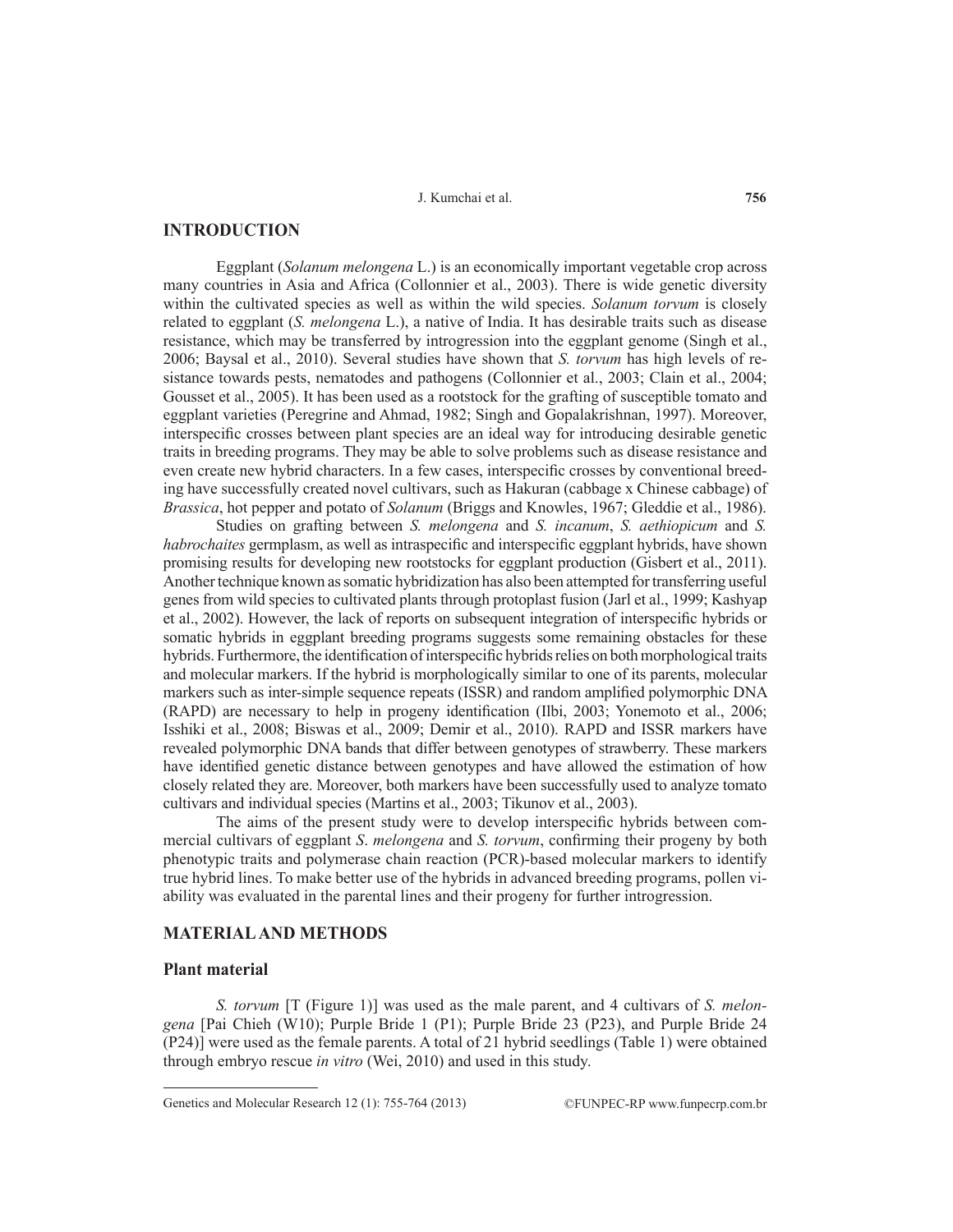Eggplant interspecific hybrids

| Accession         | Code             | Sample No. |
|-------------------|------------------|------------|
| Parental lines    |                  |            |
| Solanum torvum    | T                |            |
| Solanum melongena | P <sub>1</sub>   |            |
|                   | P <sub>2</sub> 3 |            |
|                   | W <sub>10</sub>  |            |
|                   | P <sub>24</sub>  |            |
| Hybrids           |                  |            |
| P1 x T            |                  | 6          |
| $P23 \times T$    |                  | $7 - 16$   |
| $P24 \times T1$   |                  | $17 - 18$  |
| $W10 \times T1$   |                  | 19-26      |

For sample number identification, see Figure 3.

### **Embryo rescue**

On the day before flowering, male flowers were collected to obtain pollens. During mature flower bud stage two to three days before opening, emasculation was performed to prevent potential pollen contamination of female parents. Pollination was conducted in a greenhouse and the flowers bagged after pollination. Seeds or underdeveloped ovules were harvested from mature fruits when their skin turned a yellow or brown color depending on the cultivar. The seeds were cleaned and sterilized using 70% ethanol for 2 min and then 0.6% sodium hypochlorite for 5 min, rinsed three times in sterile water, and transferred to Murashige and Skoog medium (MS) (Murashige and Skoog, 1962) supplemented with 30 g/L sucrose and 7 g/L Sigma agar. *In vitro* cultures were kept at  $25^{\circ} \pm 2^{\circ}$ C with a 16-h photoperiod with a light intensity of 35-40  $\mu$ mol·m<sup>-2</sup>·s<sup>-1</sup>. After seeds were germinated, shoot cuttings were subcultured in the same MS medium 2 to 3 times for adventitious root formation and then transplanted to a peat moss substrate by acclimation in a greenhouse.

### **RAPD and ISSR analyses**

Genomic DNA was extracted from 0.2 g young leaves according to a modified CTAB method (Winnepenninckx et al., 1993). Briefly, leaf samples were ground with a mortar and pestle in liquid nitrogen. The homogenate was dissolved in CTAB buffer, and the mixture heated to 55<sup>o</sup>C for 5 min. An isoamyl alcohol:chloroform (24:1) solution was then added to the resulting homogenates, mixed thoroughly and then centrifuged at 13,000 rpm (Centrifuge 5415R) for 5 min. DNA was precipitated from the supernatant by adding an equal volume of ice-cold isopropanol. The tube was put into liquid nitrogen for 2 min. DNA was then pelleted by centrifuging at 13,000 rpm for 25 min. The pellets were then washed with ice-cold 70% ethanol and spun for 5 min. The pellets were then washed with ice-cold 90% ethanol. The DNA pellet was air-dried and resuspended in 35 μL sterile water. The quality and concentration of isolated DNA were determined with a spectrophotometer (Hitachi U-2900 UV-Vis Double Beam System). To remove any RNA in the preparation, 5  $\mu$ L 40 U/ $\mu$ L RNase was added and the mixture incubated at 37°C for 1 h.

RAPD and ISSR analyses were performed in a 15-µL volume of reaction mixture by

Genetics and Molecular Research 12 (1): 755-764 (2013) ©FUNPEC-RP www.funpecrp.com.br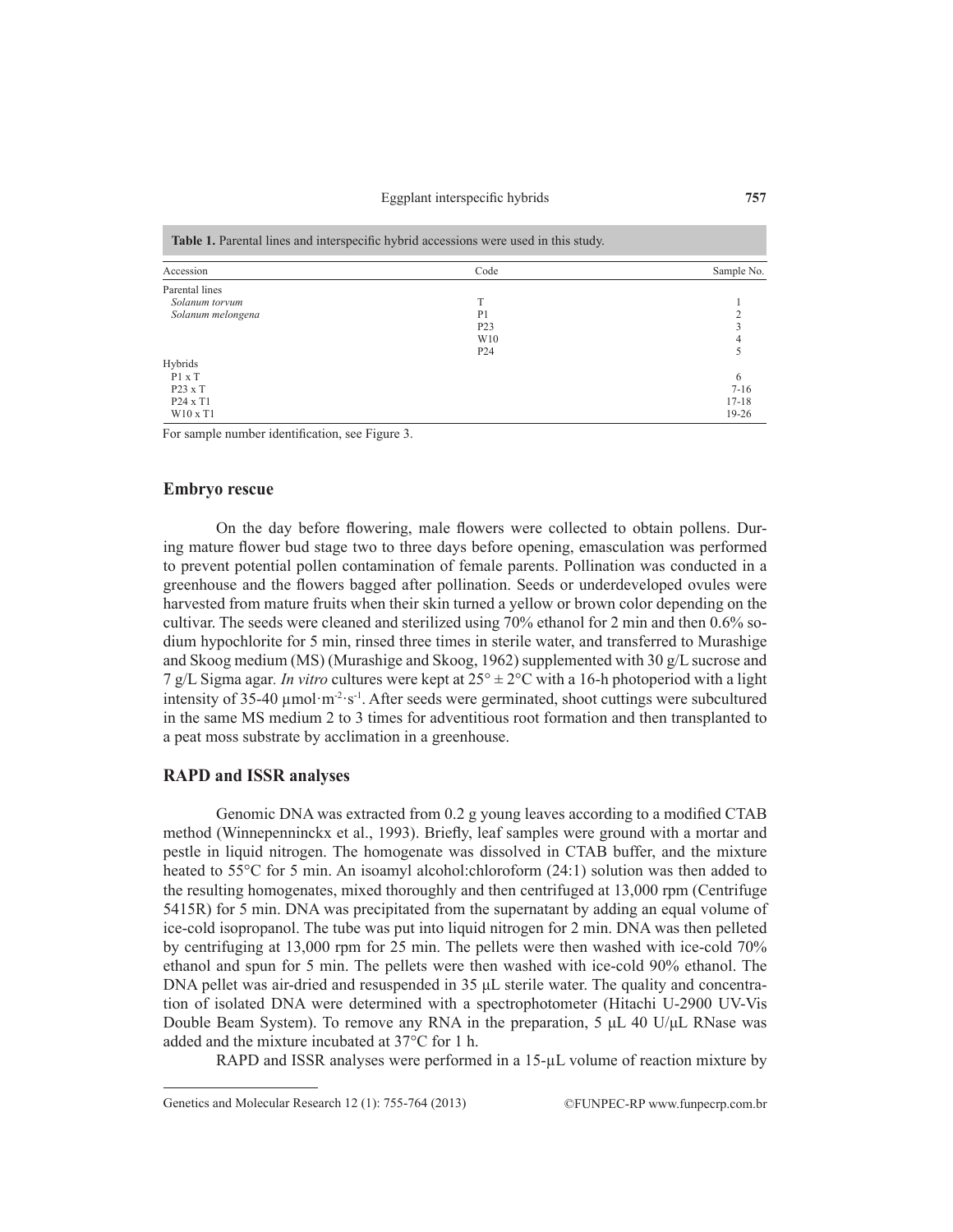using the TaKaRa LA PCR kit ver. 2.1, which contained 10X PCR buffer (25 mM  $Mg^{2+}$ ), 5 U Taq DNA polymerase, 2.5 mM dNTP mixture, 2.5  $\mu$ M random decamer primer and 50 ng total genomic DNA. Thirty RAPD decamer primers from the Operon kit (Operon Technology, OPT 1-20 and OPF 1-10) and 33 ISSR primers of the UBC primer set were used. The other ISSR primer sets were screened according to Raina et al. (2001), Bornet et al. (2002), Mariana et al. (2006), and Biswas et al. (2009). The amplification of RAPD was performed with initial denaturation at 94°C for 2 min, 39 cycles of denaturating at 94°C for 1 min, annealing at 37°C for 1 min and extension at 72°C for 2 min, and a final extension at 72°C for 12 min in a thermocycler (Applied Biosystem 9700). For ISSR amplification, the thermocyler was programmed with pre-denaturation at 94°C for 3 min, one cycle, then 45 cycles of denaturation at 94 $\rm ^{o}C$  for 30 s, annealing at 55-59 $\rm ^{o}C$  for 45 s and extension at 72 $\rm ^{o}C$  for 2 min, and a final extension at 72°C for 5 min. The product was resolved on a 2% agarose gel in TAE buffer at 80 V and stained with ethidium bromide. The stained gels were visualized under UV light and image captured by Gel Doc 2000 Gel Documentation System.

# **Pollen viability**

Evaluation of pollen viability followed the method reported by Alexander (1969). Two to four drops of the stain solution were applied on shed pollen on a glass slide, which were gently mixed and then coverslipped. Pollen staining was observed under a light microscope (Olympus CX40) after 15 min to ensure the stain had been completely absorbed by the pollen grains. Putative interspecific hybrids and parental lines were collected from 10 flowers per accession. A total of 1000 pollen were scored by percentage for each accession (100 pollen cells per anther and replicated for each flower). Alexander's stain reveals blue-green color in aborted pollen grains while magenta-red in viable pollen grains.

# **RESULTS**

## **Obtaining interspecific hybrids through embryo rescue**

Preliminary study on sowing the seeds from reciprocal cross-pollinations between *S*. *torvum* and *S*. *melongena* directly in a potting mix failed to obtain any interspecific hybrid. Therefore, we examined the seeds or ovules harvested from mature fruits under a dissecting microscope. We observed many underdeveloped ovules (rudimentary seeds) in the interspecific crosses, which might have been the reason for no seed germination after direct sowing in potting substrate. The embryo rescue strategy was then adopted to raise potential interspecific progeny from the interspecific crosses after pollination and fruit maturation, with selfed female lines for comparison. More than 50% seeds germinated in selfed female lines, but at a very low germination rate in interspecific crosses (Table 2), probably due to the underdevelopment of the rudimentary embryos in interspecific cross-combinations of PxT and WxT. The *in vitro* germinated hybrid seedlings showed abnormal development or weak growth. They were either subcultured in fresh germination medium for further growth, or single node cuttings were inserted into the same MS medium for shoot growth and adventitious root formation. Subsequently, a total of 21 seedlings were regenerated after *in vitro* rescue, then transplanted in pots and used to characterize their hybrid nature.

Genetics and Molecular Research 12 (1): 755-764 (2013) ©FUNPEC-RP www.funpecrp.com.br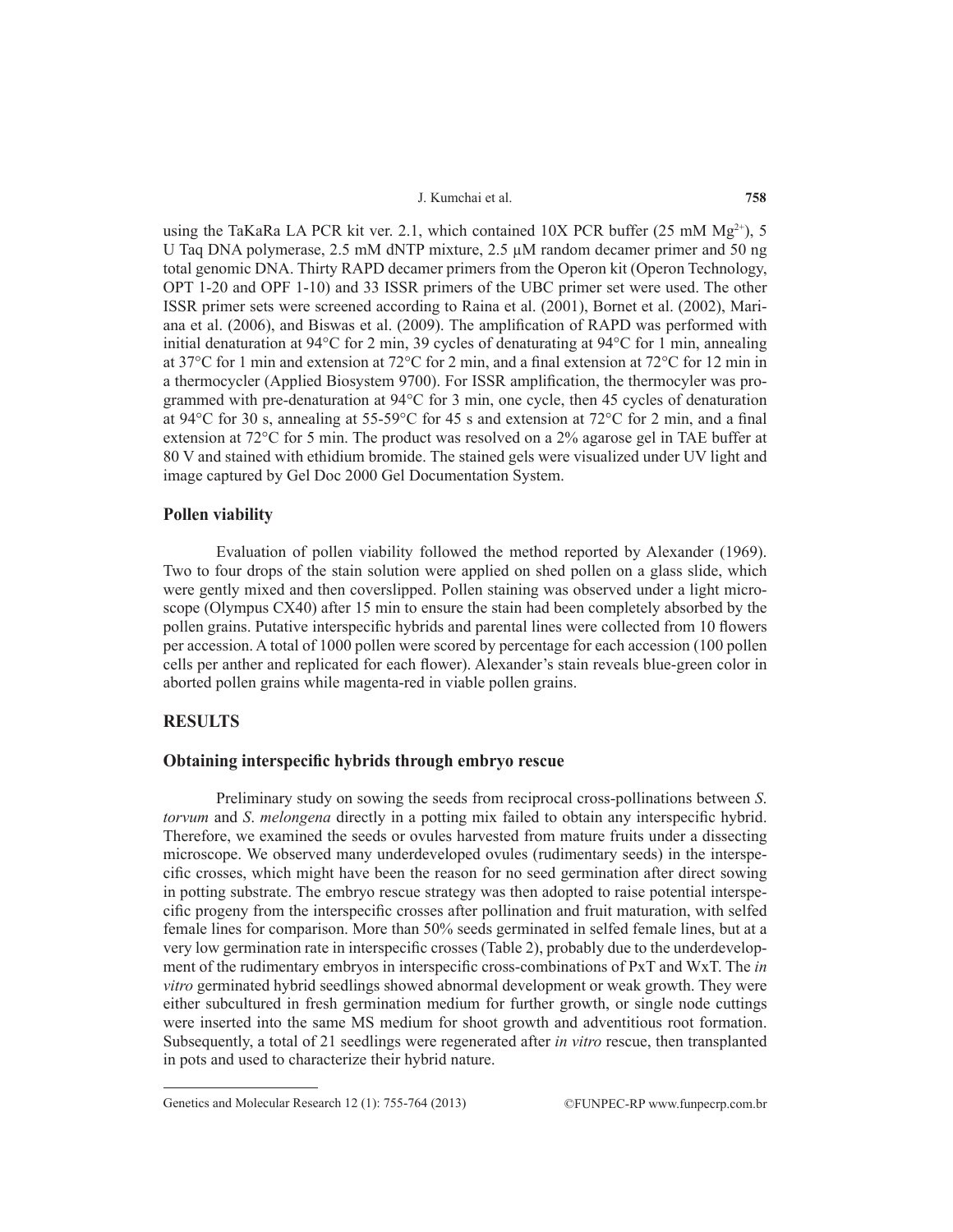| Accession             |              | Seed No. $(\% )$ | % Seed germination |        |
|-----------------------|--------------|------------------|--------------------|--------|
|                       | Rudimentary  | Normal           | Rudimentary        | Normal |
| Solanum melongena (P) | 173.0(18.1)  | 781.0 (81.9)     | ND.                | 66.7   |
| Solanum melongena (W) | 262.0(15.0)  | 1489.0 (85.0)    | ND                 | 71.4   |
| PxT                   | 194.9(70.1)  | 83.3 (29.9)      | 0.3                | 0.4    |
| WxT                   | 391.7 (87.2) | 57.7(12.8)       | 0.0                | 7.2    |

 $ND = not determined$ .

## **Morphological traits and pollen viability in hybrid progeny**

The 21 putative interspecific hybrid progenies were derived from the following parental combinations:  $(P1xT)$  strain A-2,  $(P24xT)$  strain B-1,  $(W10xT)$  strain G-2,  $(W10xT)$  strain  $C-1$ , and (W10xT) strain D-1. Among them, the dentate leaf margin of mature leaves in 5 seedlings was similar to that of the male parent *S. torvum*. The leaf shape of these hybrids was similar compared to the female parents, with deep lobate and the positions of the vein overlapping between two sides (Figure 1A-D). Moreover, the hybrid plants, like their male parents, were the shrub type and branched, with thorns on the leaves and stems (data not shown).

The pollen viability of parental lines, *S. melongena*, Purple Bride (P), Pai Chieh (W), and *S. torvum* (T), was almost 100% as revealed by dark staining (Table 3). Their pollen were round in shape and of uniform, normal size (Figure 2A-C). The pollen viability of the hybrid progeny (P1xT) strain A-2, (P24xT) strain B-1, (W10xT) strain C-1, (W10xT) strain D-1, and (W10xT) strain G-2 varied between normal, dark stain (0 to 9.8%) and abnormal and light or no stain, which indicated rudimentary (4.5 to 96.2%) and empty pollen (1.3 to 95.5%), respectively (Table 3). Viable pollen counts of the hybrid progeny were low, and (W10xT) strain C-1 showed almost no viable pollen (Figure 2D-F).



**Figure 1.** Leaf morphology of interspecific hybrids and their parental lines. From left to right: **A.** A female line (P1), interspecific hybrid (P1xT) strain A-2, male line *Solanum torvum* (T). **B.** A female line (P24), interspecific hybrid (P24xT) strain B-1, male line *S. torvum* (T). **C.** A female line (W10), interspecific hybrid (W10xT) strain G-2, male line *S. torvum* (T). **D.** A female line (W10), interspecific hybrid (W10xT) strain C-1, interspecific hybrid (W10xT) strain D-1, male line *S. torvum* (T)*.* Bar = 2.5 cm.

Genetics and Molecular Research 12 (1): 755-764 (2013) ©FUNPEC-RP www.funpecrp.com.br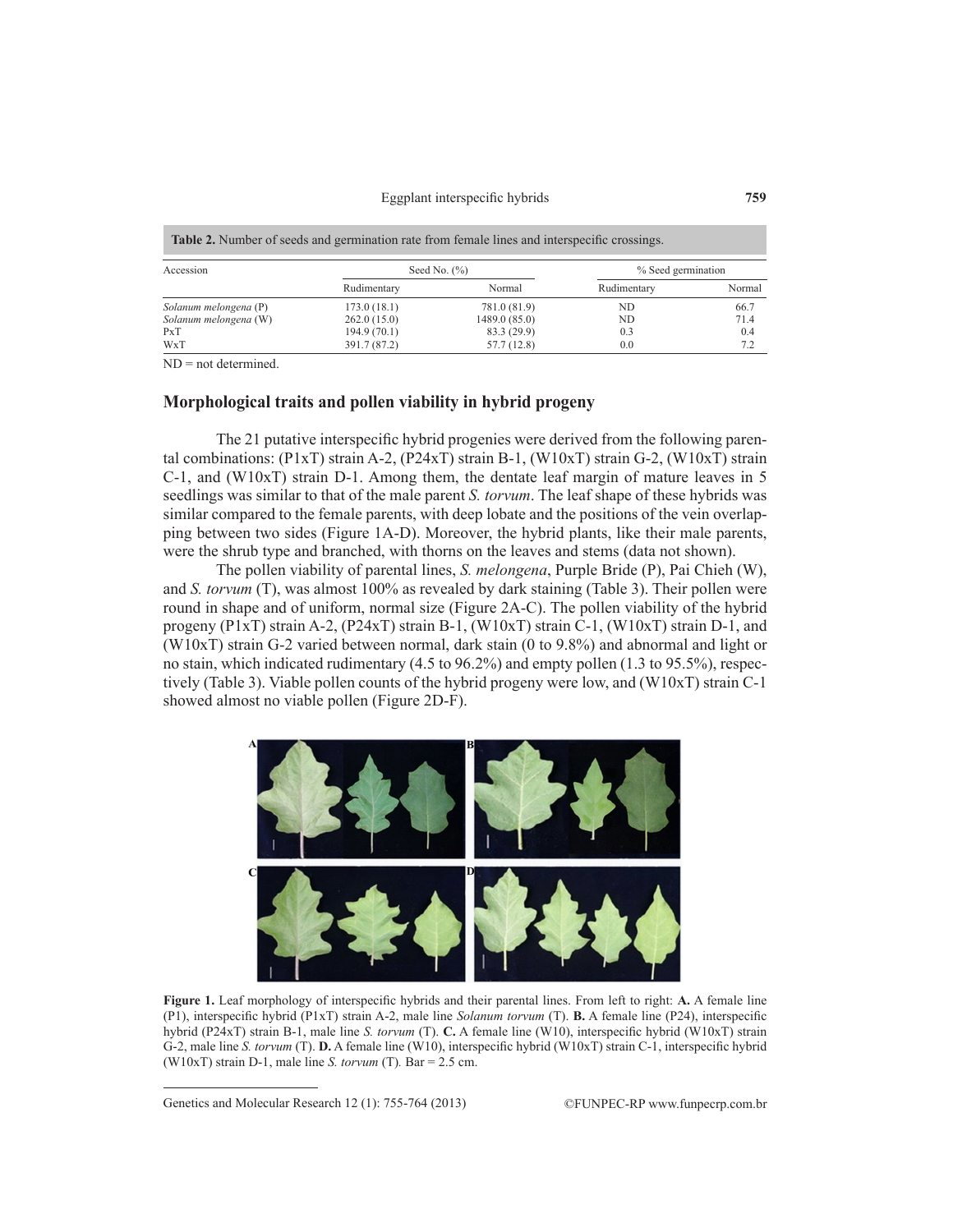

**Figure 2.** Pollen viability of parental lines: **A.** Purple Bride. **B.** Pai Chieh. **C.** *Solanum torvum*. **D.** Interspecific hybrid (P1xT) strain A-2. **E.** Interspecific hybrid (P24xT) strain B-1. **F.** Interspecific hybrid (W10xT) strain D-1. The arrows in D, E, and F represent empty, normal, and rudimentary, respectively. Bar = 0.05 mm.

| Accession             | Table 3. Pollen viability of eggplant parents and progenies.<br>Viability $(\%)^a$ |                |                |  |
|-----------------------|------------------------------------------------------------------------------------|----------------|----------------|--|
|                       | Normal                                                                             | Rudimentary    | Empty          |  |
| Solanum melongena (P) | $98.1 \pm 1.4$                                                                     | $0.0 \pm 0.0$  | $1.9 \pm 1.4$  |  |
| Solanum melongena (W) | $99.6 \pm 0.5$                                                                     | $0.0 \pm 0.0$  | $0.4 \pm 0.5$  |  |
| Solanum torvum (T)    | $98.3 \pm 2.7$                                                                     | $0.0 \pm 0.0$  | $1.7 \pm 2.7$  |  |
| $(PIxT)$ A-2          | $3.8 \pm 4.1$                                                                      | $55.7 \pm 6.7$ | $40.5 \pm 3.8$ |  |
| $(P24xT) B-1$         | $9.8 \pm 7.3$                                                                      | $57.2 \pm 8.4$ | $33.0 \pm 7.1$ |  |
| $(W10xT)$ C-1         | $0.0 \pm 0.0$                                                                      | $4.5 \pm 2.0$  | $95.5 \pm 2.0$ |  |
| $(W10xT) D-1$         | $2.6 \pm 1.6$                                                                      | $96.2 \pm 2.4$ | $1.3 \pm 1.3$  |  |
| $(W10xT)$ G-2         | $0.0 \pm 0.0$                                                                      | $53.1 \pm 6.8$ | $46.4 \pm 6.1$ |  |

a Abnormal pollens include rudimentary and empty pollens.

# **Identification of interspecific hybrids by RAPD and ISSR markers**

Of the 30 RAPD primers used, a total of 81 clear and reproducible bands were generated by 7 primers. The number of bands for each primer varied from 8 (OPF-09) to 15 (OPT-01) with an average of 12 bands per primer. Of the bands generated, 63 (77.78%) were present in all parental and hybrid lines tested. The other bands (22.22%) were polymorphic among samples. The primer that resulted in the most polymorphic RAPD markers was OPF-3 (Table 4). OPF-12 and -16 primers produced polymorphic bands combined from both parents in seedling samples 6 (P1xT A-2), 18 (P24xT B-1), 22 (W10xT C-1), 23 (W10xT D-1), and 26 (W10xT G-2), suggesting that these 5 plants were true interspecific hybrids (Figure 3A and B). Fourteen of 33 ISSR primers generated a total of 157 clear and reproducible bands,

Genetics and Molecular Research 12 (1): 755-764 (2013) ©FUNPEC-RP www.funpecrp.com.br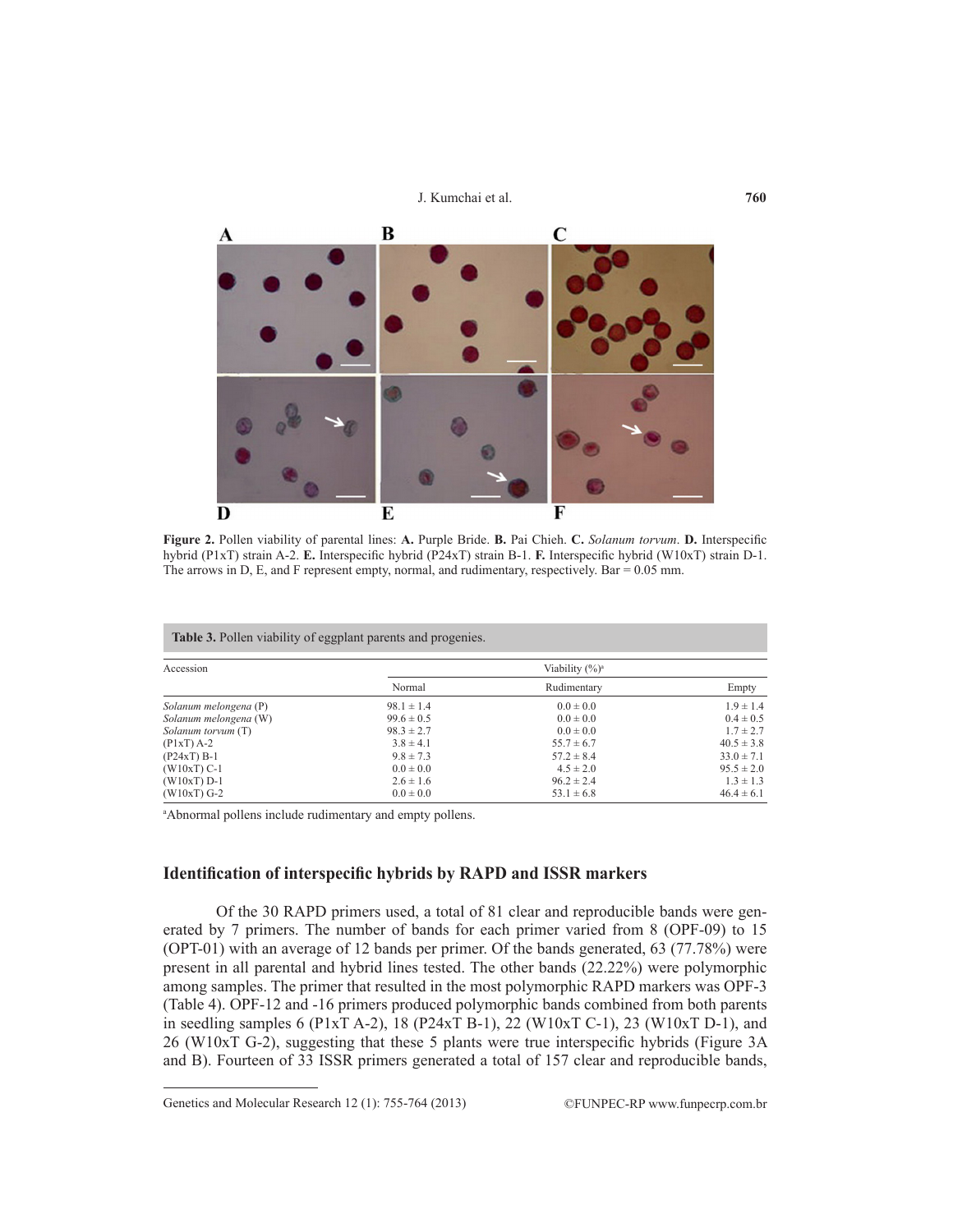of which 16 (10.19%) were polymorphic (Table 5). All primers generated low polymorphic patterns, and each individual showed different amplification patterns (Table 6). The UBC866 and ISSR-N1.4 markers (Figure 3C and D) also revealed the same interspecific hybrids as with RAPD markers.

| <b>Table 4.</b> List of the RAPD primers producing amplified pattern and their sequences for cultivar identification |
|----------------------------------------------------------------------------------------------------------------------|
| of eggplant.                                                                                                         |

| Primer   | DNA sequence $(5'-3')$ | Total bands | Polymorphic bands |  |
|----------|------------------------|-------------|-------------------|--|
| $OPF-02$ | GAGGATCCCT             | 10          |                   |  |
| $OPF-03$ | <b>CCTGATCACC</b>      |             |                   |  |
| $OPF-04$ | GGTGATCAGG             | 14          |                   |  |
| $OPF-09$ | <b>CCAAGCTTCC</b>      |             |                   |  |
| $OPF-12$ | ACGGTACCAG             |             |                   |  |
| $OPF-16$ | GGAGTACTGG             |             |                   |  |
| OPT-01   | <b>GGGCCACTCA</b>      |             |                   |  |
| Total    |                        | 81          |                   |  |



**Figure 3.** RAPD and ISSR markers generated by primers OPF-12 (**A**), OPF-16 (**B**), UBC866 (**C**), and ISSR-N1.4 (**D**) of parental lines and hybrid seedlings. *Lanes 1* to *26* = T; P1; P23; W10; P24; (P1xT) A-2; (P23xT) B-4; (P23xT) A-1; (P23xT) H-4; (P23xT) J-4; (P23xT) L-2; (P23xT) N-1; (P23xT) P-2; (P23xT) R-2; (P23xT) S-1; (P23xT) U-1; (P24xT) A-2; (P24xT) B-1; (W10xT) A-4; (W10xT) A-4; (W10xT) B-4; (W10xT) C-1; (W10xT) D-1; (W10xT) E-4; (W10xT) E-2; (W10xT) G-2, respectively. The true interspecific hybrids, are numbers 6 (P1xT A-2), 18 (P24xT B-1), 22 (W10xT C-1), 23 (W10xT D-1), and 26 (W10xT G-2).

Genetics and Molecular Research 12 (1): 755-764 (2013) ©FUNPEC-RP www.funpecrp.com.br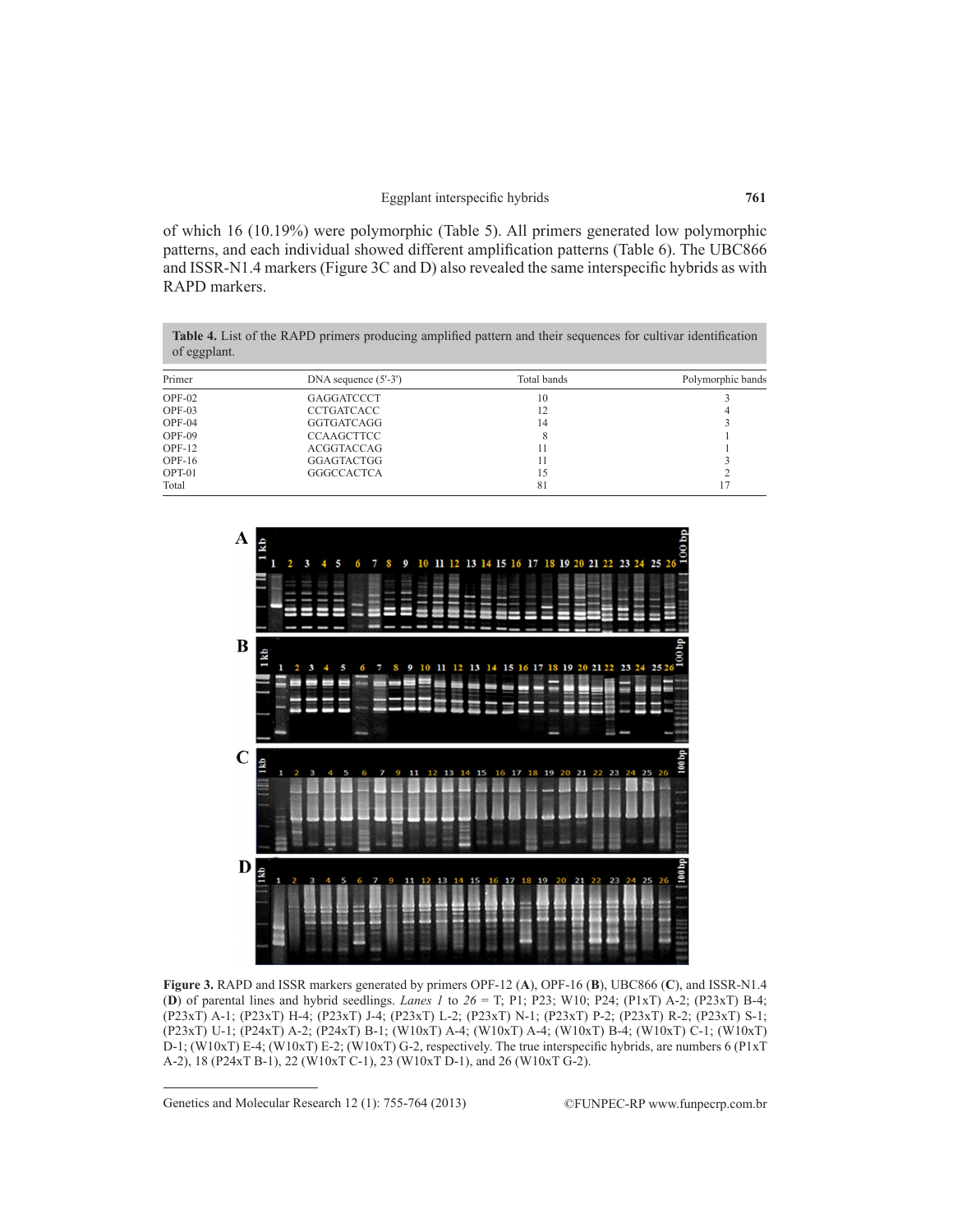J. Kumchai et al.

**Table 5.** List of the ISSR primers producing amplified pattern and their sequences for cultivar identification of eggplant.

| Primer        | DNA sequence            | Total bands | Polymorphic bands |
|---------------|-------------------------|-------------|-------------------|
| <b>UBC808</b> | $(AG)$ <sub>2</sub> $C$ | 13          |                   |
| <b>UBC866</b> | CT(CCT) <sub>.</sub> C  | 11          |                   |
| $ISSR-E1.1$   | CT(CCT).C               | 16          |                   |
| $ISSR-E1.2$   | $CC(ATG)$ .             | 10          |                   |
| $ISSR-E1.3$   | $CCA(TG)$ <sub>T</sub>  | 11          |                   |
| $ISSR-E1.4$   | $GCA(AC)$ ,             |             |                   |
| $ISSR-P2.1$   | GAG(CAA)                |             |                   |
| $ISSR-P2.3$   | CT(GA)                  | 13          |                   |
| $ISSR-T1.1$   | A(GA), GT               | 9           |                   |
| ISSR-N1.4     | CCCGGATCC(CA)           | 10          |                   |
| ISSR-C1.4     | CGCAAC(GA)              | 11          |                   |
| $ISSR-C1.7$   | CGTAC(GT)               | 11          |                   |
| ISSR-C1.8     | CGAGCG(CCG),CC          | 8           |                   |
| ISSR-C1.9     | AAATTCA(GCA), G         | 12          |                   |
| Total         |                         | 152         | 16                |

| Marker                           | (PlxT) | (P24xT) | (W10xT) | (W10xT) | (W10xT) |
|----------------------------------|--------|---------|---------|---------|---------|
| $OPF2_{800}$                     |        |         |         |         |         |
| $OPF2_{950}$                     |        |         |         |         |         |
| $OPF3$ <sub>1400</sub>           |        |         |         |         |         |
| $OPF4_{800}$                     |        |         |         |         |         |
| $OPF4_{900}$                     |        |         |         |         |         |
| OPF12 <sub>750</sub>             |        |         |         |         |         |
| $OPF16_{750}$                    |        |         |         |         |         |
| $OPF16_{1500}$                   |        |         |         |         |         |
| $OPT1_{700}$                     |        |         |         |         |         |
| $OPT2_{\underline{1050}}$        |        |         |         |         |         |
| ISSR-E $1_{500}$                 |        |         |         |         |         |
| $\text{ISSR-E1.4}_{\text{1050}}$ |        |         |         |         |         |

 $(+)$  = presence;  $(-)$  = absence.

## **DISCUSSION**

The hybrid seeds sown in conventional potting mix did not show any sign of germination, which is in contrast to the report by Hao et al. (2009) that seedlings were able to germinate in the potting mix. The failure of our hybrid seeds to germinate normally in potting mix was probably due to the different genetic background of parental lines despite the same species combination. This study revealed that through cross-hybridization between *S. melongena* and *S. torvum*, a total of 21 seedlings were recovered through embryo rescue, of which 5 were identified to be true interspecific hybrids, both by morphological traits and molecular markers. Embryo culture technique has been successfully used to obtain interspecific hybrids in crops such as *Trifolium* and tomato. This method offers the chance to rescue plantlets from underdeveloped embryos by culturing on a suitably nutritional medium (Evans, 1962; Katznelson, 1971; Segeren et al., 1993; Kaushal et al., 2005).

RAPD and ISSR markers have been successfully used for interspecific hybrid identification, parental line selection for hybridization, cultivar identification, variety tests, organiz-

Genetics and Molecular Research 12 (1): 755-764 (2013) ©FUNPEC-RP www.funpecrp.com.br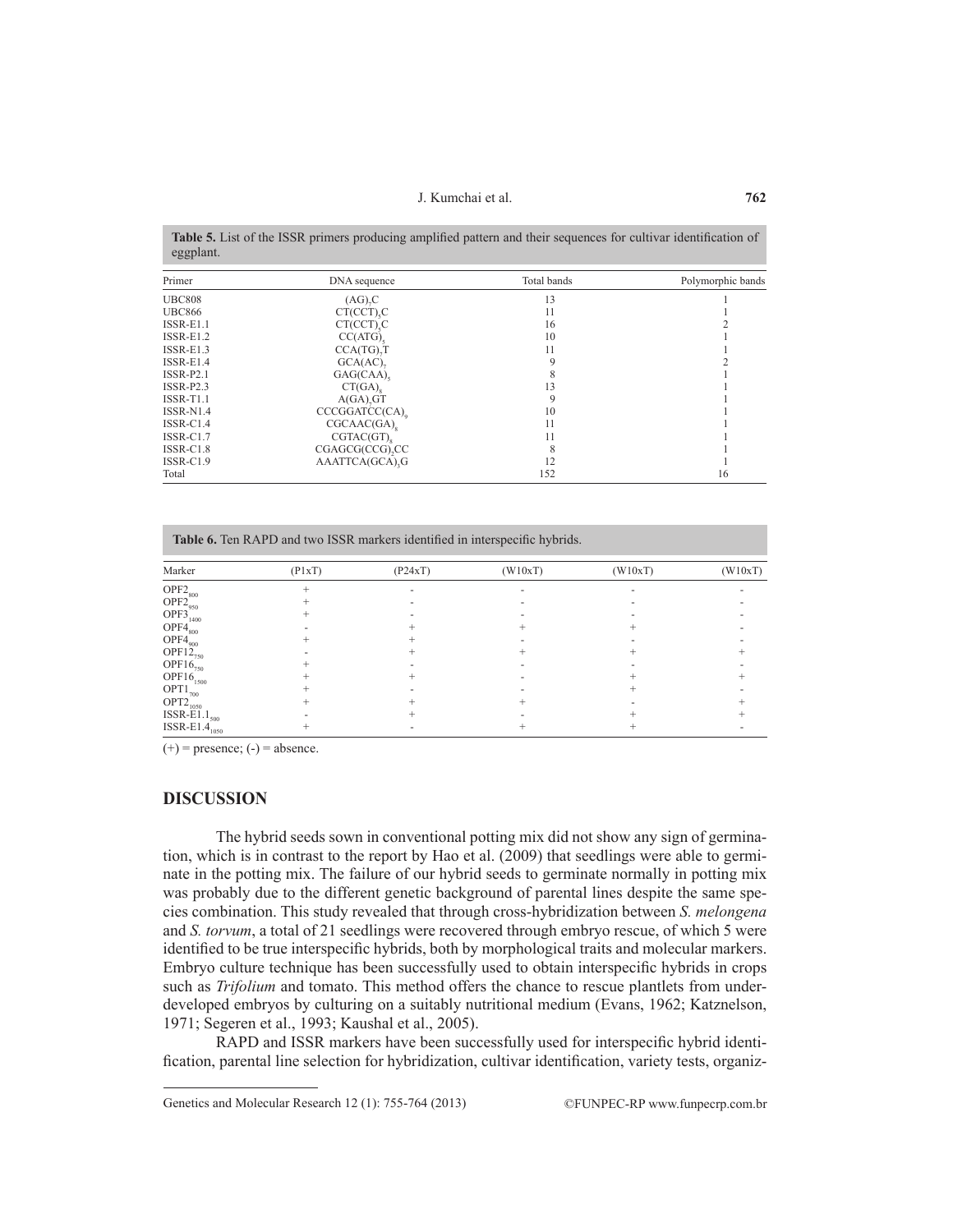ing germplasm for conservation, and predicting favorable heterotic combinations (Martins et al., 2003; Tikunov et al., 2003; Bharathiraja et al., 2008; Cvikic et al., 2009). In this study, we were able to identify interspecific hybrids by using only 7 RAPD and 14 ISSR markers after PCR screening of 30 RAPD and 33 ISSR primers (Table 6), which only took a few working days.

The poor pollen viability observed in interspecific hybrid pollen (Figure 2; Table 3) was probably due to meiotic abnormality in chromosome behaviors, as has been reported in *Capsicum* spp, pepino (*S. muricatum* Ait.) and *S*. *melongena* x *S*. *integrifolium* (Grigg et al., 1988; Ali et al., 1992; Falusi and Morakinyo, 1994). Translocations and chromosome pairing could contribute to low hybrid fertility (Kumar et al., 1987; Pickersgill, 1997; Monteiro et al., 2011). This problem can be resolved by chemical treatment with colchicine, which has been successfully applied to double the chromosome number (Anderson et al., 1991). Alternatively, harvesting pollen in different seasons, such as spring time (Kowalczyk et al., 2008), may result in pollen with higher viability to improve pollination and promote advanced generation in subsequent breeding.

# **ACKNOWLEDGMENTS**

Research supported by the Agriculture and Food Agency, Council of Agriculture, Executive Yuan, Taiwan [Grants #100AS-4.2.2-FD-Z2(1), #99AS-4.2.2-FD-Z2(2), #98AS-4.2.2-FD-Z2(23), and #97AS-4.2.2-FD-Z2(14)].

### **REFERENCES**

Alexander MP (1969). Differential staining of aborted and nonaborted pollen. *Stain Technol.* 44: 117-122.

- Ali M, Okubo H and Fujieda K (1992). Production and characterization of *Solanum amphidiploids* and their resistance to bacterial wilt. *Sci. Hort.* 49: 181-196.
- Anderson JA, Mousset-Déclas G, Williams EG and Taylor NL (1991). An *in vitro* chromosome doubling method for clovers (*Trifolium* spp.). *Genome* 34: 1-5.
- Baysal O, Siragusa M, Gümrükcü E, Zengin S, et al. (2010). Molecular characterization of *Fusarium oxysporum* f. *melongenae* by ISSR and RAPD markers on eggplant. *Biochem. Genet.* 48: 524-537.
- Bharathiraja B, Jayamuthunagai J, Haritharini V and Ramya KR (2008). An approach to suggest the possibilities of interspecific hybridization using RAPD analysis of some commercial fruits and vegetables for improving the genetic characteristics. *Adv. Biotechnol.* 18: 21.
- Biswas S, Akhond AY, Amin A, Khatun M, et al. (2009). Genetic relationship among ten promising eggplant varieties using RAPD markers. *Plant Tissue Cult. Biotechnol.* 19: 119-126.
- Bornet B, Goraguer F, Joly G and Branchard M (2002). Genetic diversity in European and Argentinian cultivated potatoes (*Solanum tuberosum* subsp. *tuberosum*) detected by inter-simple sequence repeats (ISSRs). *Genome* 45: 481-484.
- Briggs FN and Knowles PF (1967). Introduction to Plant Breeding. In: Interspecific Hybridization (Anderson E, ed.). Reinhold Publishing, New York, 317-333.
- Clain C, Silva DD, Focka I, Vaniet S, et al. (2004). RAPD genetic homogeneity and high levels of bacterial wilt tolerance in *Solanum torvum* Sw. (Solanaceae) accessions from Reunion Island. *Plant Sci.* 166: 1533-1540.
- Collonnier C, Fock I, Daunay MI, Servaes A, et al. (2003). Somatic hybrids between *Solanum melongena* and *S. sisymbrifolium*, as a useful source of resistance against bacterial and fungal wilts. *Plant Sci.* 164: 849-861.
- Cvikic D, Pavlovic N, Zdravkovic M and Prodanovic S (2009). RAPD marker related to elongated fruit shape in pepper (*Capsicum annum* L.). *Acta Hort.* 830: 97-100.
- Demir K, Bakir M, Sarikamis G and Acunalp S (2010). Genetic diversity of eggplant (*Solanum melongena*) germplasm from Turkey assessed by SSR and RAPD markers. *Genet. Mol. Res.* 9: 1568-1576.
- Evans AM (1962). Species hybridization in *Trifolium*. II. Investigating the prefertilization barriers to compatibility. *Euphytica* 11: 256-262.

Genetics and Molecular Research 12 (1): 755-764 (2013) ©FUNPEC-RP www.funpecrp.com.br